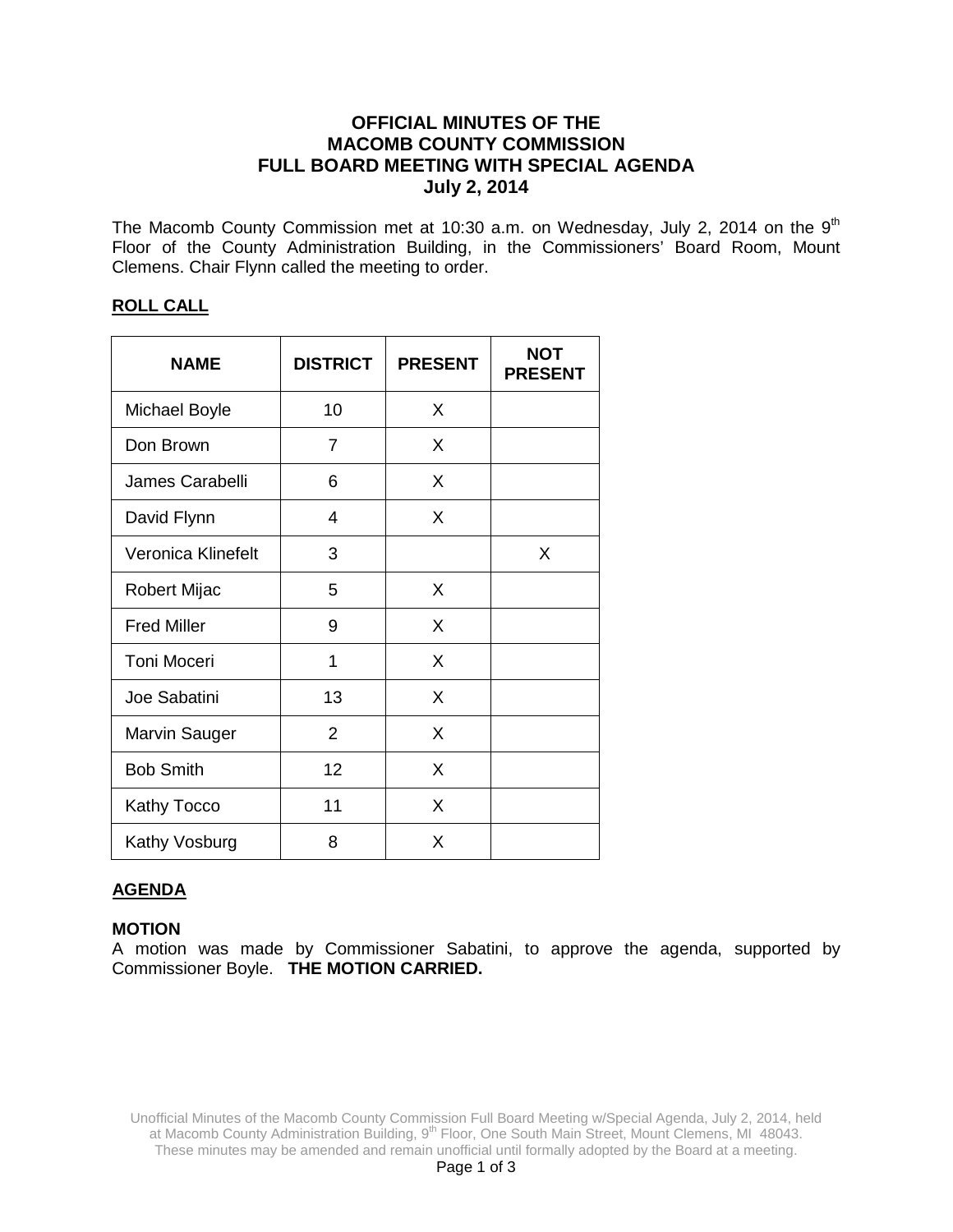### **PUBLIC PARTICIPATION**

None

#### **FINANCE COMMITTEE MEETING – July 2, 2014**

The reading of the recommendations from the Finance Committee was waived and a motion was made by Chair Miller, supported by Commissioner Boyle, to adopt the committee recommendations.

- **R14-145** Approve the contract with the Michigan Department of Transportation for the Rural Pavement Preservation Program Resurfacing of 26 Mile (Place to Rosell) and 32 Mile (North Ave. to Omo) in the amount of \$396,700; further, a copy of this Board of Commissioners' action is directed to be delivered forthwith to the Office of the County Executive.
- **R14-146** Approve the contract with the Michigan Department of Transportation for the replacement of the Wolcott Road Bridge over the north branch of the Clinton River in Ray Township (\$828,800); further, a copy of this Board of Commissioners' action is directed to be delivered forthwith to the Office of the County Executive.
- **R14-147** Approve the contract with RS Contracting, for Pavement Marking/Special Pavement Marking Project Contracts (\$535,900); further, a copy of this Board of Commissioners' action is directed to be delivered forthwith to the Office of the County Executive. (Record Vosburg No vote).

#### **THE MOTION CARRIED.**

#### **NEW BUSINESS**

Chair Flynn let the Commissioners know that Myra's last day is tomorrow.

## **PUBLIC PARTICIPATION**

None